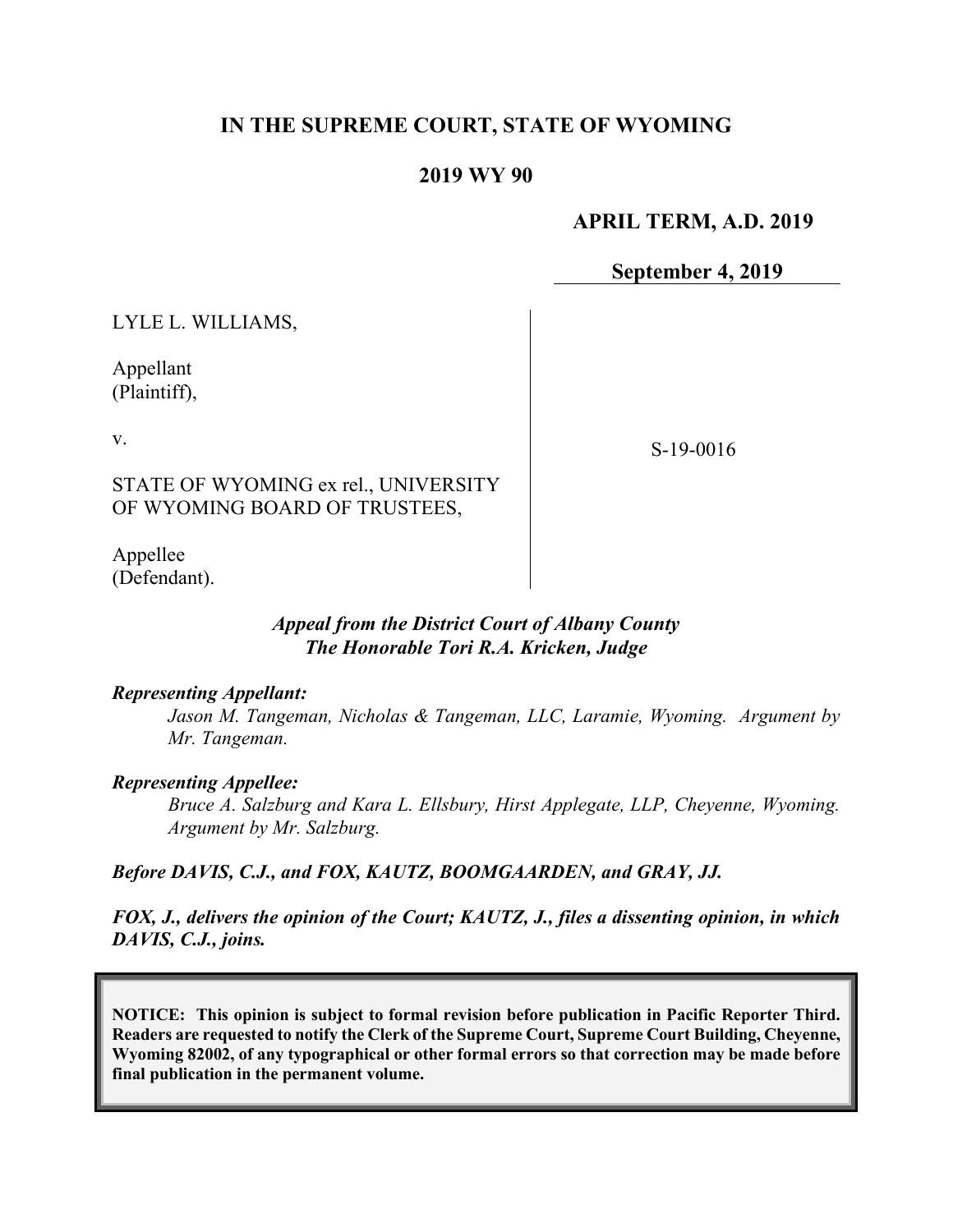#### **FOX, Justice.**

[¶1] Lyle Williams brought a handgun to the Wyoming Republican Convention at a University of Wyoming (UW) facility, despite a UW regulation barring firearms on the UW campus. He was cited for misdemeanor criminal trespass after he refused to either relinquish his handgun or leave campus. Mr. Williams pleaded not guilty in circuit court, and then obtained a stay of the circuit court criminal proceedings while he filed an action for declaratory judgment in district court. He contended that the regulation violated his right to bear arms under the United States and Wyoming constitutions; and that Wyo. Stat. Ann. § 6-8-401 (LexisNexis 2017) was not a part of the Wyoming Firearms Freedom Act and, thus, preempted the UW regulation prohibiting firearms on campus. A favorable declaration from the district court, or a favorable decision from this Court, would resolve the matter pending in circuit court. The district court granted summary judgment in favor of UW. We reverse with instructions to dismiss so that the matter may proceed where it originated, in the circuit court.

#### *ISSUES*

[¶2] We decide the following issues, one of which is dispositive:

1. Did Mr. Williams have standing to challenge the legality of University of Wyoming Regulation 2-178?

2. Did the district court correctly conclude that Mr. Williams' declaratory judgment action served a useful purpose?

### *FACTS*

[¶3] Lyle Williams was openly carrying his Massachusetts-manufactured Kahr 9 mm semi-automatic pistol when he attended the Wyoming Republican Convention at the UW Conference Center in April 2018. University police approached Mr. Williams and asked him to relinquish his weapon pursuant to UW Regulation 2-178(VI)(D), which states:

> No dangerous weapon may be stored or carried in or upon University facilities. Any person carrying a dangerous weapon in a University facility is required to relinquish the weapon to the UW Police Department voluntarily or upon request. The weapon will be returned when the person leaves the University facility, unless the UW Police Department determines that the weapon should be retained in an investigation. If a person carrying a dangerous weapon refuses to relinquish the weapon, the person shall be denied access to University facilities. Nothing in this paragraph prevents the carrying of weapons for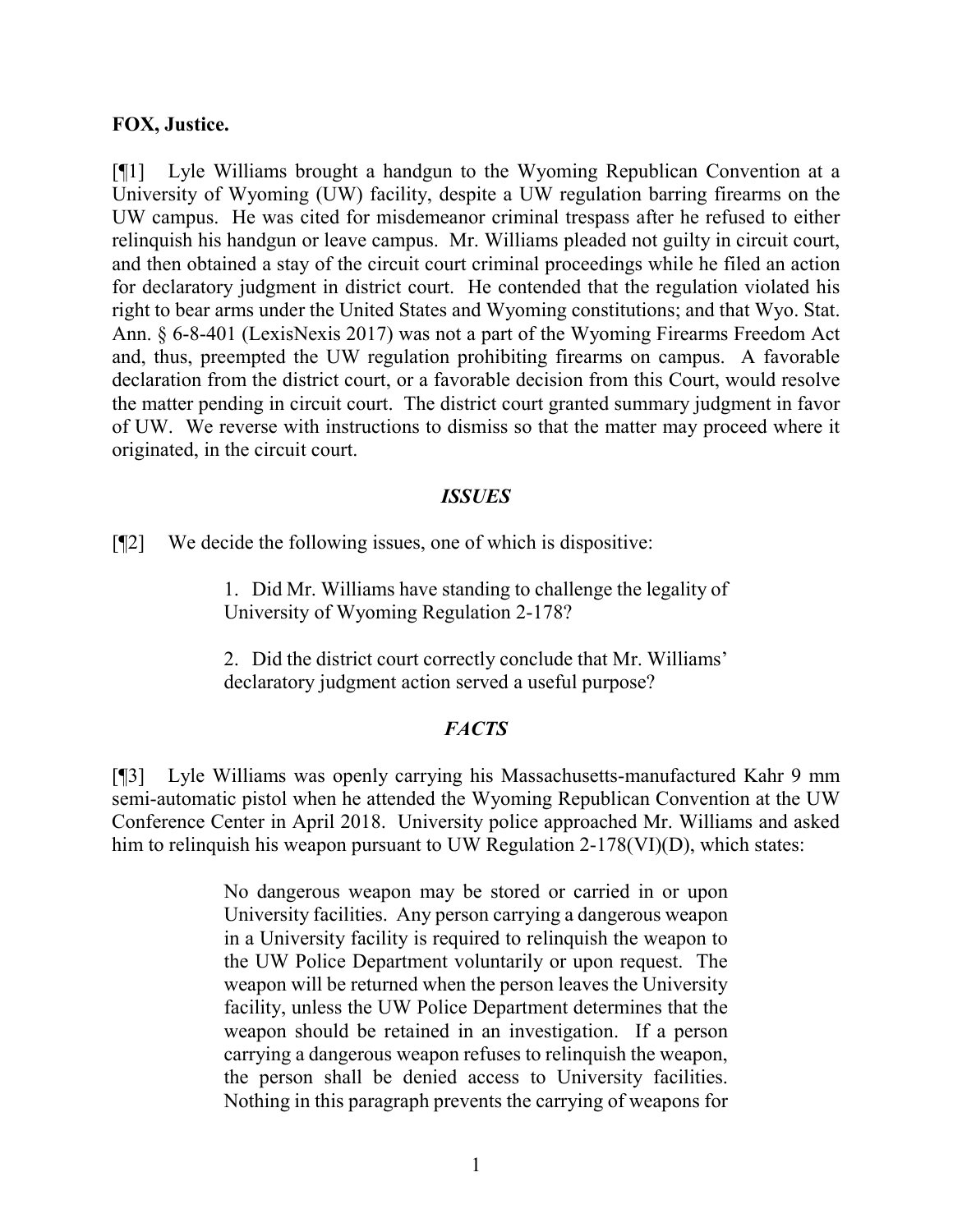the following reasons: (1) by authorized Peace Officers as defined and authorized by Wyoming Statutes; (2) by individuals directly transporting weapons to and from the weapons storage facility; or (3) pursuant to official University business and University-approved activities, including activities conducted by ROTC cadets under the direct and immediate supervision of ROTC faculty members, activities conducted by registered student organizations with the written permission of the Vice President for Student Affairs; and other University activities with the written permission of the responsible vice president. University students, faculty, and staff may be subject to disciplinary action for violation of this paragraph, up to and including termination. All persons violating this paragraph may also be subject to criminal sanctions in accordance with Wyoming law.

Mr. Williams refused to relinquish his weapon and refused to leave campus when asked. University Police cited him for misdemeanor criminal trespass under Wyo. Stat. Ann. § 6-3-303 (LexisNexis 2017).

[¶4] Mr. Williams pleaded not guilty in Albany County circuit court. He argued "that he had a legal right to enter and remain on the University of Wyoming premises and that any order to vacate or depart said public premises pursuant to UW Regulation 2-178 [] was unlawful and unconstitutional." Mr. Williams requested a stay, which the circuit court granted, and Mr. Williams filed a complaint for declaratory judgment against UW in district court, seeking a declaration that: 1) "Wyoming Statute § 6-8-401 preempts UW Regulation 2-178 [] in so far as it relates to 'firearms' and 'ammunition'"; 2) "UW Regulation 2-178 [] is not lawful or enforceable in so far as it relates to 'firearms' and 'ammunition' as defined by W.S. § 6-8-403"; and 3) "UW Regulation 2-178 [] in so far as [it relates] to 'firearms' and 'ammunition' . . . is unconstitutional pursuant to the Federal and Wyoming Constitutions." He asserted that "A determination by the District Court that UW Regulation 2-178 as applied to 'firearms' and 'ammunition' is unlawful and unconstitutional will finally and completely resolve Mr. Williams' [circuit court] criminal prosecution."

[¶5] The parties filed a joint stipulation of facts and cross-motions for summary judgment, and the district court granted summary judgment in favor of UW. Two of the district court's holdings are relevant to this decision. First, it held that the declaratory judgment action could be maintained in district court because Mr. Williams did not have "the ability to challenge the validity of UW Regulation 2-178 and/or Wyoming Statute  $\S$  6-8-401 in the Circuit Court." It initially held that Mr. Williams had standing to challenge "the legality of UW Regulation 2-178 vis-à-vis Wyoming Statute § 6-8-401" because the criminal trespass charge against Mr. Williams was a direct result of UW Regulation 2-178.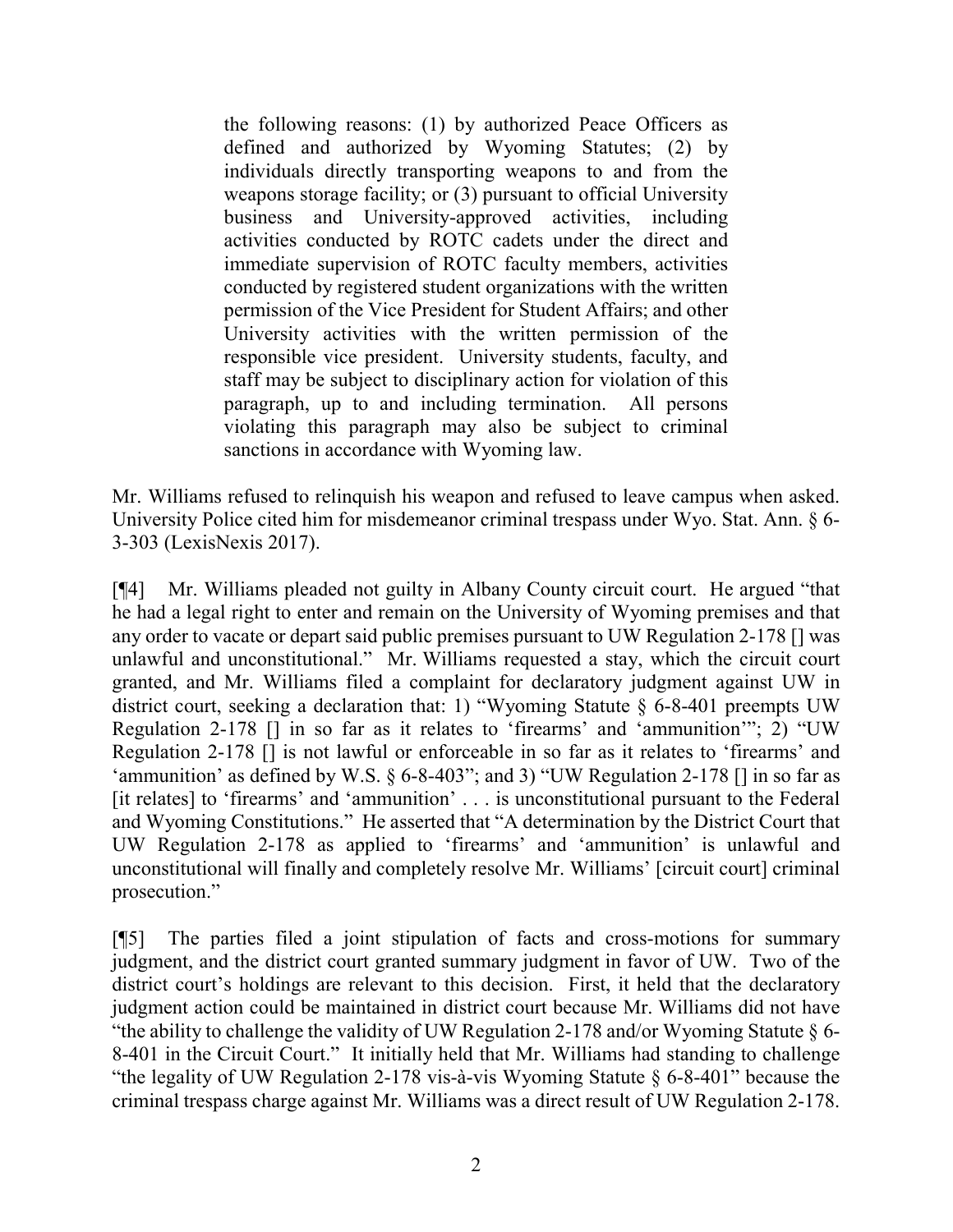However, after concluding that the Wyoming Firearms Freedom Act, Wyo. Stat. Ann. §§ 6-8-401 through 6-8-406 (WFFA), did not preempt UW's regulation of firearms manufactured outside of Wyoming, it reconsidered whether Mr. Williams had standing. It reasoned that, since Mr. Williams' firearm was manufactured outside of Wyoming, the WFFA did not apply to him and, thus, that he did "not have a tangible interest that has been harmed." Nevertheless, the court concluded he retained standing to challenge UW Regulation 2-178 because of "the relaxed standing requirements" that apply in matters of great public importance.

## *DISCUSSION*

## *I. Mr. Williams has standing to challenge the legality of University of Wyoming Regulation 2-178 because of the pending criminal charge against him*

[¶6] In their joint stipulation of facts, the parties agreed there was "an existing, genuine and justiciable controversy before the Court" because of the criminal trespass charge against Mr. Williams. The district court held that, although Mr. Williams lacked standing because the WFFA only preempts regulation of firearms manufactured in Wyoming, "relaxed standing requirements [were] appropriate" because Mr. Williams had "raised a matter of great public importance."

[¶7] Neither of the parties raised the issue of standing on appeal. However, because standing is a "vital jurisprudential" rule, a "court may still, and should, raise standing issues *sua sponte* when the parties do not." *In re L-MHB*, 2018 WY 140, ¶ 24, 431 P.3d 560, 568 (Wyo. 2018) (citing *Osborn v. Emporium Videos*, 848 P.2d 237, 241-42 (Wyo. 1993)); *see also Bird v. Lampert*, 2019 WY 56, ¶ 7, 441 P.3d 850, 854 (Wyo. 2019) ("Lack of standing may be raised at any time, including by the court *sua sponte*."). The existence of standing is a question of law we review de novo. *Id.* at ¶ 7, 441 P.3d at 853-54 (citing *In re L-MHB*, 2018 WY 140, ¶ 24, 431 P.3d at 568; *Ultra Res., Inc. v. Hartman*, 2010 WY 36, ¶ 50, 226 P.3d 889, 911 (Wyo. 2010)). Thus, we afford no deference to the parties' stipulation that this case presented "an existing, genuine and justiciable controversy."

[¶8] We adopted a four-part test for standing in *Brimmer v. Thomson*, 521 P.2d 574, 578 (Wyo. 1974):

> First, a justiciable controversy requires parties having existing and genuine, as distinguished from theoretical, rights or interests. Second, the controversy must be one upon which the judgment of the court may effectively operate, as distinguished from a debate or argument evoking a purely political, administrative, philosophical or academic conclusion. Third, it must be a controversy the judicial determination of which will have the force and effect of a final judgment in law or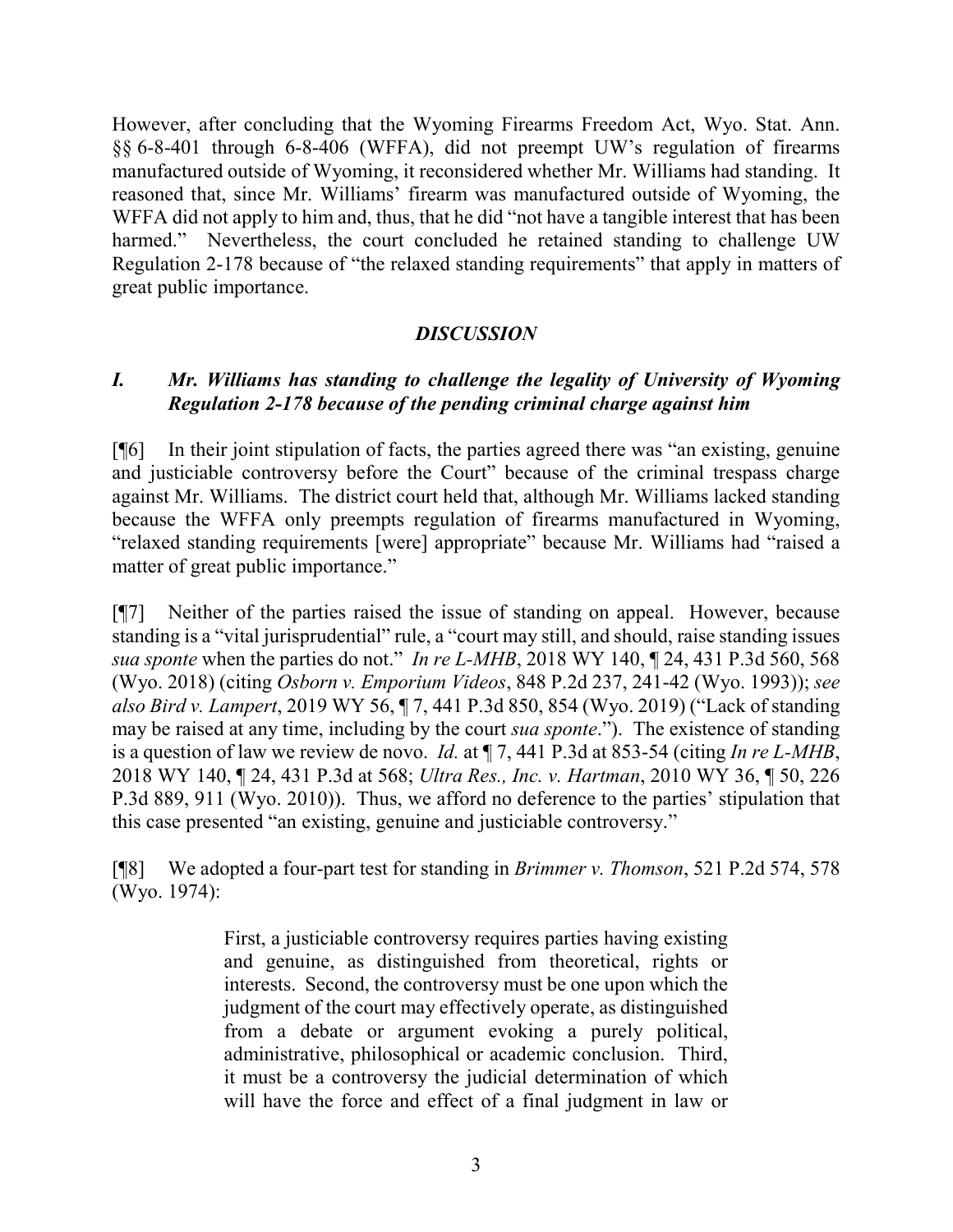decree in equity upon the rights, status or other legal relationships of one or more of the real parties in interest, or, wanting these qualities be of such great and overriding public moment as to constitute the legal equivalent of all of them. Finally, the proceedings must be genuinely adversary in character and not a mere disputation, but advanced with sufficient militancy to engender a thorough research and analysis of the major issues. Any controversy lacking these elements becomes an exercise in academics and is not properly before the courts for solution.

[¶9] Here, Mr. Williams has an existing or genuine right at stake because of his pending criminal prosecution in circuit court. *See Heilig v. Wyo. Game & Fish Comm'n*, 2003 WY 27, ¶ 9, 64 P.3d 734, 738 (Wyo. 2003) (concluding appellant facing criminal charges in circuit court was "adversely affected in fact" by Game & Fish rules because he was criminally cited and prosecuted in circuit court for violating those rules and, thus, had standing in parallel declaratory judgment action). Further, a declaratory judgment from the district court "may effectively operate" on Mr. Williams' rights and affect his "rights, status or other legal relationships" because a declaration concerning the enforceability of UW Regulation 2-178 would directly affect the outcome of the pending circuit court charge. Finally, there is no doubt that these proceedings are genuinely adverse because "[i]t is clear from the briefing, both in the district court and on appeal, that the parties have advanced their positions 'with sufficient militancy to engender a thorough research and analysis of the major issues.'" *Allred v. Bebout*, 2018 WY 8, ¶ 54, 409 P.3d 260, 276 (Wyo. 2018) (quoting *Brimmer*, 521 P.2d at 578). This controversy satisfies the *Brimmer*  test.

[¶10] The district court mistakenly based its standing analysis on the question of whether the WFFA applies to Mr. Williams' firearm, which was not manufactured in Wyoming. But the injury in this case does not arise from the WFFA. Rather, it arises from Mr. Williams' criminal prosecution under Wyo. Stat. Ann. § 6-3-303 and the UW regulation. Although application of the WFFA was certainly relevant to the outcome of that prosecution, the district court's conclusion that the WFFA only applies to Wyomingmanufactured firearms did not divest Mr. Williams of standing. Instead, that conclusion concerned the merits of arguments advanced by the parties in an effort to resolve the underlying criminal charge. We find that Mr. Williams has standing to file his declaratory judgment action because he is adversely affected by the criminal charge against him and the underlying UW regulation, not, as the district court found, because he raises a matter of "great public importance." *See Allred*, 2018 WY 8, ¶¶ 40, 58, 409 P.3d at 271, 277 ("we have retreated from [] liberal application of the public interest factor . . . and continue to require parties to assert enough of a stake in the outcome to permit the judiciary to exercise jurisdiction over a case without exceeding its authority and violating separation of powers limitations.").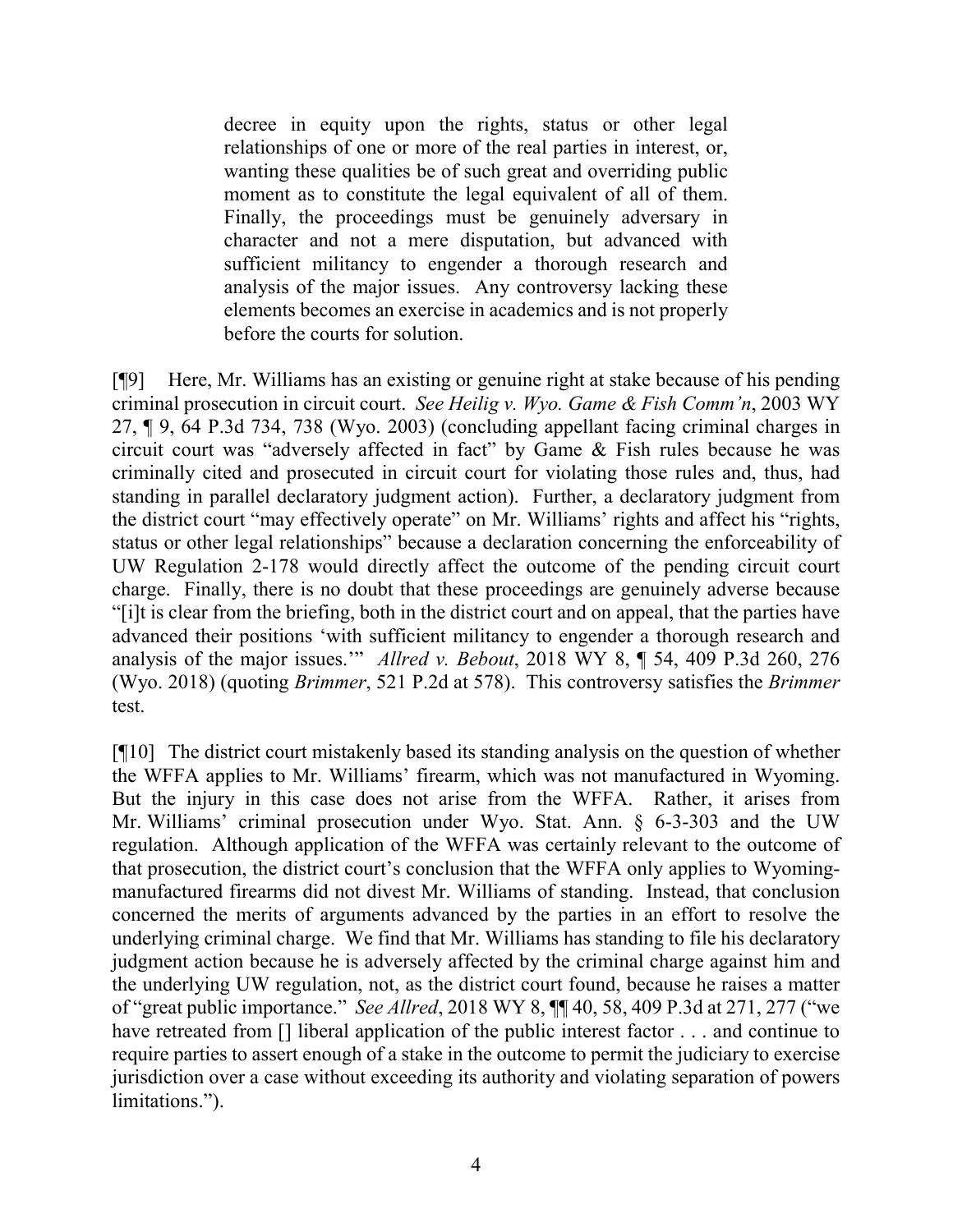# *II. The district court abused its discretion when it concluded that Mr. Williams' declaratory judgment action served a useful purpose*

[¶11] Despite the allure of weighing in on important constitutional and statutory issues, we are mindful of the principles of judicial restraint and the integrity of the judicial process. Mr. Williams sought a declaration that the WFFA preempted UW from regulating firearms and that the regulation was unconstitutional. Nevertheless, the objective of the action was to obtain a judgment that would "finally and completely resolve Mr. Williams' criminal prosecution" in circuit court. Neither the parties nor the district court provide any legitimate reason why that goal should be achieved by circumventing the criminal action in circuit court.

[¶12] We review the district court's decision to stay or dismiss an action due to a pending proceeding under an abuse of discretion standard. However,

> [t]he trial court's exercise of this discretion is subject to searching appellate review and is not given the same deference as is the trial court's exercise of discretion in other contexts. Independent review is justified because the exercise of the trial court's discretion in granting or denying declaratory relief is not dependent upon factors which are difficult for an appellate tribunal to review, such as, for example, factual determinations of credibility.

*Heilig*, 2003 WY 27, ¶ 8, 64 P.3d at 738 (quoting *Southwestern Pub. Serv. Co. v. Thunder Basin Coal Co.*, 978 P.2d 1138, 1142 (Wyo. 1999)); *see also* 2 Walter H. Anderson, *Actions for Declaratory Judgments* § 382 Discretionary Power in Court to Adopt Declaratory Procedure, § 383 Discretionary Power of the Court in Granting Relief Generally, and § 388 Discretion of Court When Controversy Not Terminated and Useful Purpose Not Served (2d ed. 1951).

[¶13] We considered strikingly similar circumstances in *Heilig*, 2003 WY 27, 64 P.3d 734. There, Game & Fish had created a program that made "hunting on private lands available to the public through agreements with private landowners." *Id.* at ¶ 3, 64 P.3d at 735. The Game & Fish rules governing the program "set out the allowed species, time, and location of hunting." *Id.* at ¶ 9, 64 P.3d at 738. Mr. Heilig was prosecuted in circuit court under Wyo. Stat. Ann. § 23-3-305(b), which criminalizes hunting on private property without permission, because he had allegedly been "hunting an unauthorized species under the program rules." *Id.* at ¶¶ 4, 9 64 P.3d at 736, 738. Mr. Heilig filed a motion to dismiss the criminal action, arguing that the Game & Fish rules "were void because they were improperly promulgated and were unconstitutional." *Id.* at ¶ 5, 64 P.3d at 736. The circuit court denied the motion, and Mr. Heilig appealed to the district court. *Id.* While the appeal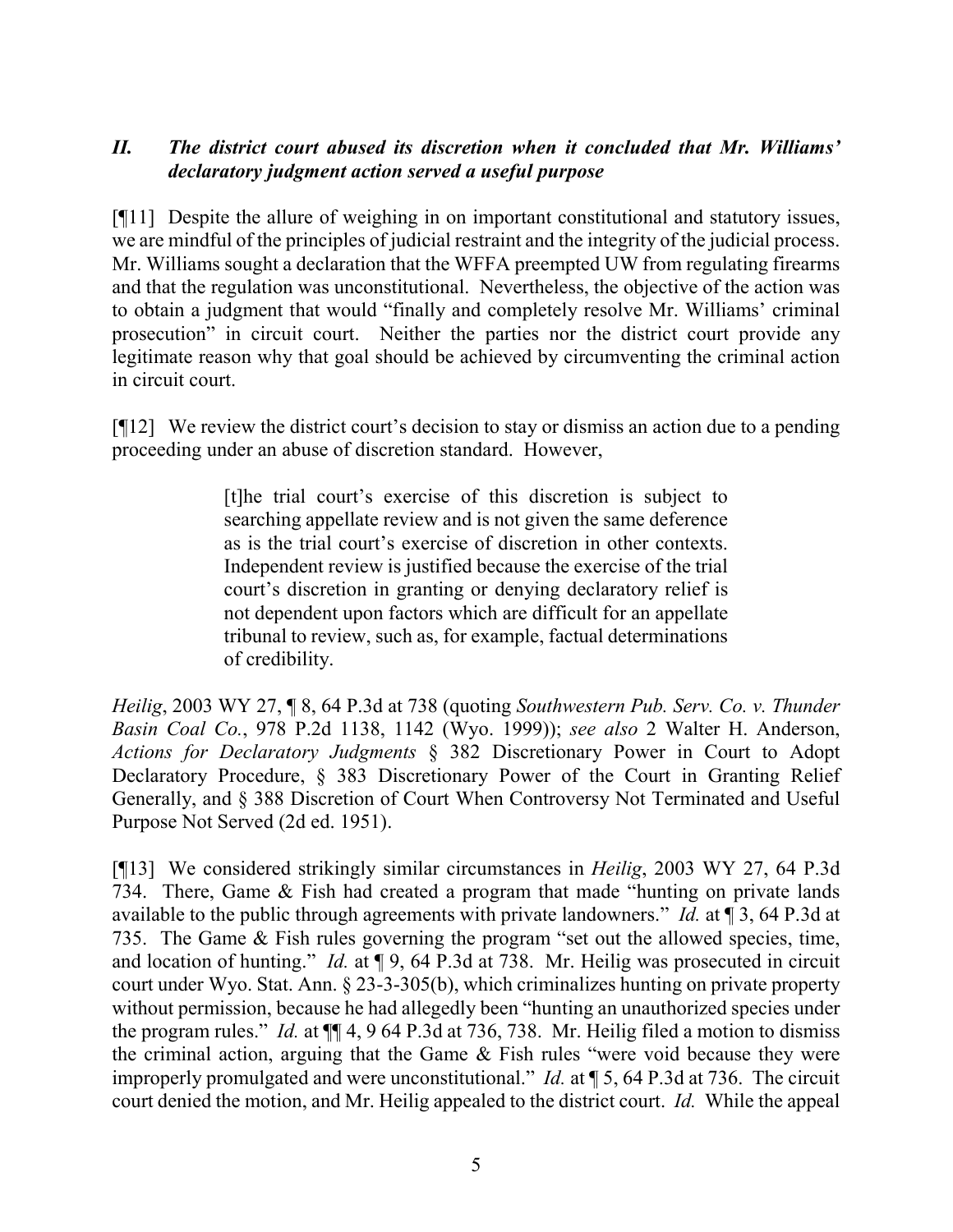was pending, Mr. Heilig filed an action for declaratory judgment in another district court, seeking a declaration that Game & Fish's rules were "null and void, unenforceable, invalid *ab initio*, and unconstitutional." *Id.* at ¶ 7, 64 P.3d at 737. The district court dismissed the declaratory judgment action, reasoning that Mr. Heilig lacked standing. *Id.* at ¶ 8, 64 P.3d at 737.

[¶14] On appeal, we held that "dismissal was proper but on different grounds." *Id.* We concluded Mr. Heilig had standing because he "was affected in fact by Game and Fish's rules" in that he was criminally cited for hunting a species that was not authorized under the rules. *Id.* at ¶ 9, 64 P.3d at 738. However, we affirmed the district court's dismissal of the declaratory judgment action because we found it did not serve a useful purpose. *Id.* at ¶¶ 10, 11, 64 P.3d at 738-39. First, we restated "the circumstances under which a declaratory judgment action should be dismissed when another similar proceeding is pending." *Id.* at ¶ 10, 64 P.3d at 738. Those circumstances include:

> 1. The declaratory judgment action was intended to be used to force the other party to have a dress rehearsal of an issue to be tried in the main case

> 2. The holding in the declaratory judgment action might inappropriately collaterally estop the parties to the main action as to certain factual issues

> 3. Such a proceeding would unduly burden the opposing party and improperly allow control of the litigation to be wrested from the initiator of the original action

> 4. Such a declaratory judgment would violate the principle of judicial economy

> 5. Such an action would constitute an unwarranted interference with another court's proceedings.

*Id.* (alterations and quotation marks omitted) (quoting *Morris v. Farmers Ins. Exch.*, 771 P.2d 1206, 1211 (Wyo. 1989)).We then compared the pending criminal case and the declaratory judgment action and found "no other purpose for the declaratory judgment action than as a 'dress rehearsal' for the criminal case or to obtain a final judgment from a different forum which would bind the first court." *Heilig*, 2003 WY 27, ¶ 11, 64 P.3d at 739. We found that a final judgment in the declaratory judgment action "would at least arguably collaterally estop the parties in the main action from litigating the same issues," "take control of the proceedings from the prosecution in the [] criminal case because neither the prosecutor nor [the county] was a party to the [district court] declaratory judgment action," and that asking two courts to address the same issues violated principles of judicial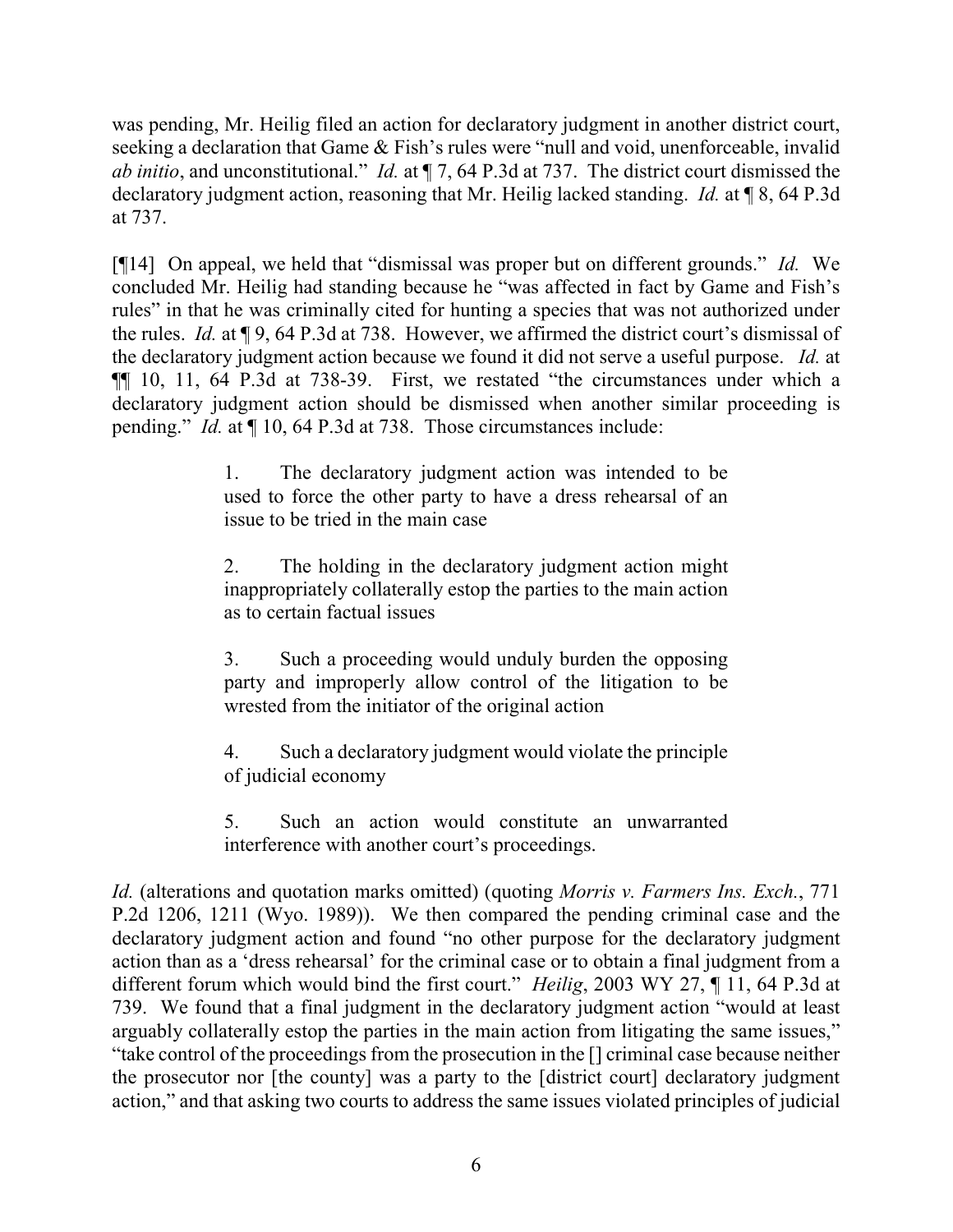economy and was an unwarranted interference with the proceedings originating in the circuit court. *Id.* Thus, we affirmed dismissal of the declaratory judgment action. *See also Sandoval v. State ex rel. Wyo. Dep't of Transp.*, 2012 WY 160, ¶¶ 16-23, 291 P.3d 290, 295-97 (Wyo. 2012) (finding *Heilig* "to be directly on point" where a "declaratory judgment action . . . was filed while the criminal actions were still pending" and affirming its dismissal).

[¶15] Here, the district court acknowledged *Heilig* but concluded it was distinguishable, saying:

> Mr. Williams was cited for a violation of Wyoming Statute  $\S$  6-3-303 (criminal trespass), not for a violation of either the UW Regulation or the Wyoming statute at issue in these declaratory judgment proceedings.

> Thus, while Mr. Williams' alleged violation of UW 2- 178 served as the underlying basis for his request to depart University property, the substantive issue before the Circuit Court is whether Mr. Williams remained on University property after being notified to depart. That criminal law issue is independent of the underlying validity of UW Regulation 2- 178 and/or Wyoming Statute § 6-8-401. This Court, then, does not and cannot conclude that Mr. Williams has, as an available avenue of relief, the ability to challenge the validity of UW Regulation 2-178 and/or Wyoming Statute § 6-8-401 in the Circuit Court.

> Under these circumstances, this declaratory judgment action serves a useful purpose of public import. It is not a "dress rehearsal" for the Circuit Court proceedings, nor will it collaterally estop the parties to the criminal proceedings from proceeding as they deem appropriate. Finally, this Court concludes that this declaratory judgment proceeding will maintain the integrity and efficiency of the judicial system, discourage redundant actions, and minimize their attendant problems. On these grounds, dismissal would be inappropriate.

(Footnote omitted.)

[¶16] We disagree with the district court's reasoning and conclusion. First, that "Mr. Williams was cited for a violation of Wyoming Statute § 6-3-303 (criminal trespass), not for a violation of either the UW Regulation or [the WFFA]" is not distinct from *Heilig*.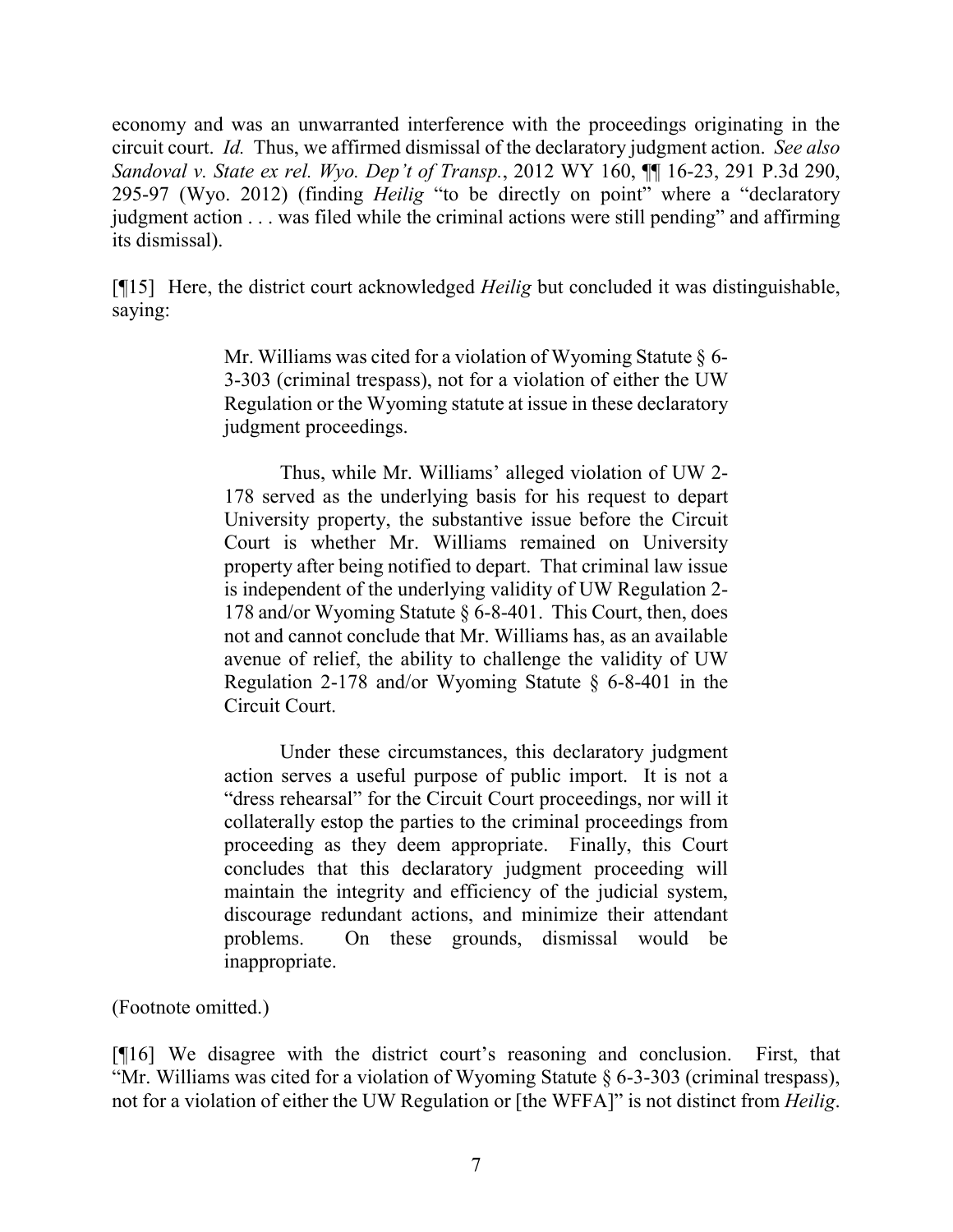There, Mr. Heilig was prosecuted in circuit court under a Wyoming statute that criminalized unauthorized hunting on another's land without permission. *Heilig*, 2003 WY 27, ¶ 4, 64 P.3d at 736. Meanwhile, his declaratory judgment action challenged the legality of Game & Fish rules on grounds that they violated the Wyoming Administrative Procedure Act and the Wyoming and United States Constitutions. *Id.* at ¶ 6, 64 P.3d at 737. In other words, Mr. Heilig did not directly challenge the statute under which he was charged in his declaratory judgment action. Instead, he sought to establish that other statutes and constitutional provisions rendered the regulation he had violated unenforceable, exactly as Mr. Williams does here.

[¶17] Second, the "criminal law issue" before the circuit court is not "independent of the underlying validity of UW Regulation 2-178 and/or [the WFFA]." The district court itself acknowledged that "the criminal trespass charge currently pending against Mr. Williams is a direct result of the University's adoption and enforcement of UW Regulation 2-178." Mr. Williams intended to defend against his criminal charge (and still does) "on the basis that he had a legal right to enter and remain on the University of Wyoming premises and that any order to vacate or depart said public premises pursuant to UW Regulation 2-178 [] was unlawful and unconstitutional." Indeed, he acknowledges that the circuit court proceeding is stayed until this Court issues a decision and that a decision on the issues he presents will be dispositive of those proceedings. If, as the dissent suggests, the circuit court trespass action would proceed regardless of the outcome of the district court action, there would have been no reason for the stay in circuit court (and Mr. Williams' standing would be in doubt). The dissent relies on *Cleveland v. Dickerson*, 60 N.E.3d 686 (Ohio Ct. App. 2016) for the proposition that "[t]he crime of criminal trespass is complete once the defendant is asked to leave and refuses," yet omits its language emphasizing:

> that our holding does not stand for the proposition that a criminal trespass conviction will always be upheld once the general privilege to enter public property is revoked and the defendant refuses to leave. For example, there are circumstances where a criminal trespass may be inappropriate where, subject to certain time, place, and manner of use restrictions, the defendant is lawfully exercising his or her First Amendment rights to free speech and peaceful assembly. However, the facts of this case do not support a finding that appellants were exercising a constitutional right at the time they were asked to leave the airport.

*Id.* at  $\P$  28, 60 N.E.3d at 692.

[¶18] The exception identified above describes the scenario presented in this case, where Mr. Williams seeks to challenge the constitutionality of the UW regulation underlying his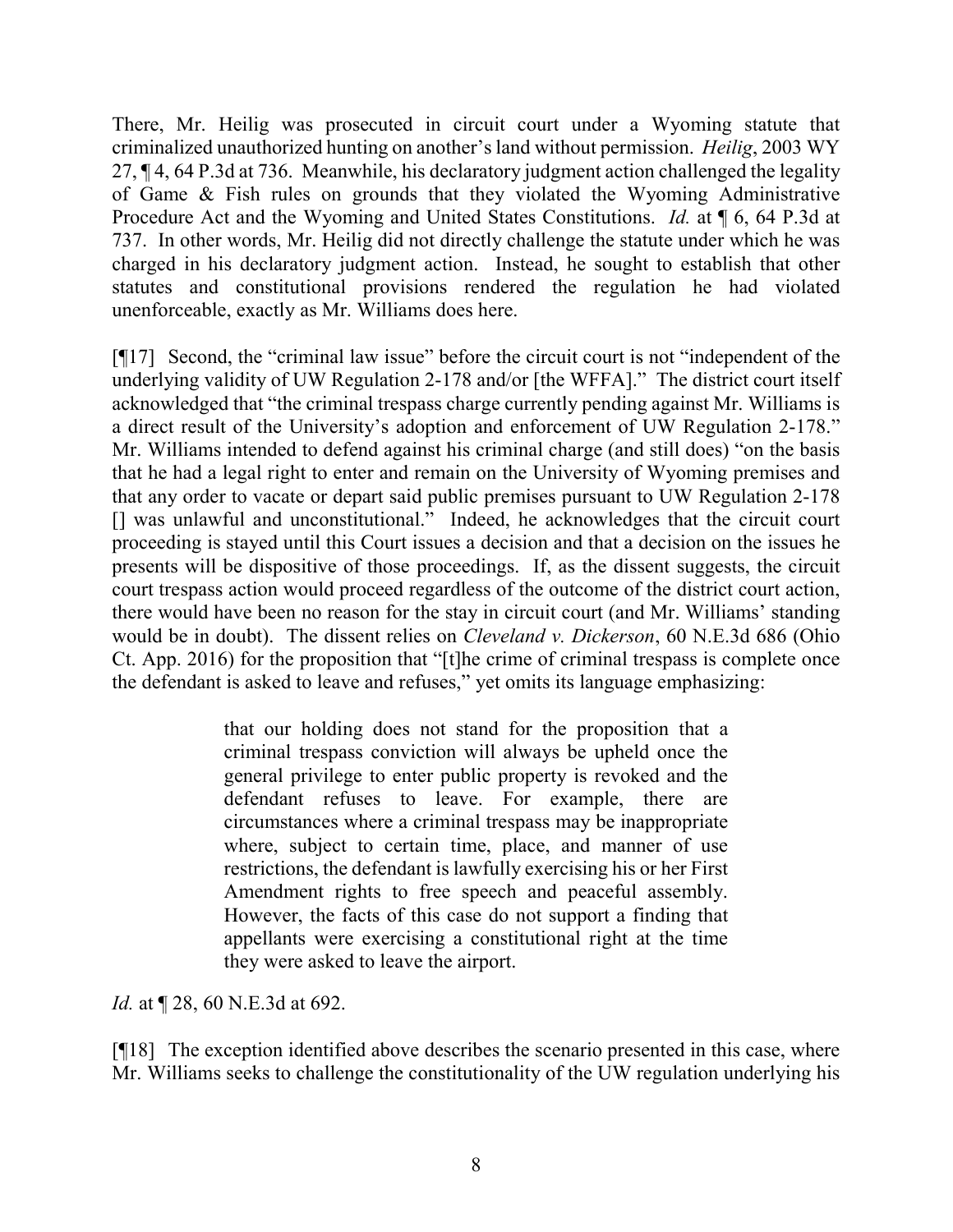trespass charge. *See also State v. Pentico*, 265 P.3d 519, 527 (Idaho Ct. App. 2011), also cited by the dissent, acknowledging the same exception.

[¶19] Criminal defendants are entitled to present defenses to the charges against them. *Crane v. Kentucky*, 476 U.S. 683, 690, 106 S.Ct. 2142, 2146, 90 L.Ed.2d 636 (1986) ("[T]he Constitution guarantees criminal defendants 'a meaningful opportunity to present a complete defense.'"). There is no reason the circuit court could not have decided the merits of Mr. Williams' defense that UW police had no authority to ask him to leave the UW campus. That decision would necessarily address "the underlying validity of UW Regulation 2-178 and/or [the WFFA]." *See also Ostrander v. Linn*, 22 N.W.2d 223, 226 (Iowa 1946) (concluding identical issues were presented in criminal action and declaratory judgment action because "[t]he basis for declaratory judgment relief [] would be the basis for the defense in the criminal action").

[¶20] Mr. Williams' declaratory judgment action is indeed an inappropriate "dress rehearsal" in that the district court issued a decision on "an issue to be tried in the main case." *Heilig*, 2003 WY 27, ¶ 10, 64 P.3d at 738. Further, the parties' factual stipulations in the declaratory judgment action will likely collaterally estop the parties to the criminal case from relitigating those factual issues in circuit court. *See id.* And, just as in *Heilig*, Mr. Williams' declaratory judgment action improperly wrested control of the litigation "from the prosecution in the [] criminal case because neither the prosecutor nor [the county] was a party to the [district court] declaratory judgment action." *Id.* at ¶ 11, 64 P.3d at 739. We find no support for the district court's conclusion "that this declaratory judgment" proceeding will maintain the integrity and efficiency of the judicial system, discourage redundant actions, and minimize their attendant problems."

[¶21] Further, forum shopping is the antithesis of judicial economy. The parties in this case may simply have attempted to "transfer the litigation to a strategically superior forum." *Southwestern Pub. Serv. Co.*, 978 P.2d at 1146. Appeals from circuit courts are taken "to the district courts and thereafter to the Wyoming supreme court only if the supreme court grants a writ of certiorari agreeing to hear the appeal." Wyo. Stat. Ann. § 5-2-119 (LexisNexis 2017); *see also* W.R.A.P. 6.01(c) ("A district court shall have jurisdiction of appeals from . . . circuit courts."); W.R.A.P. 13.01 ("Granting of a petition is within the discretion of the supreme court."). Meanwhile, final appealable orders from district courts are appealed directly to this Court, with no need for us to "agree[] to hear the appeal." Wyo. Stat. Ann. § 5-2-119. *See* Wyo. Const. art. 5, § 18 ("Writs of error and appeals may be allowed from the decisions of the district courts to the supreme court under such regulations as may be prescribed by law."); W.R.A.P. 12.11(a) ("An aggrieved party may obtain review of any final judgment of the district court by appeal to the supreme court"). Courts may certify questions of law to a reviewing court, W.R.A.P. 11, and perhaps the district court declaratory judgment action was a backdoor way of ensuring that this Court would answer the questions Mr. Williams presents in his declaratory judgment action. However, "an unwarranted interference with another court's proceedings [] will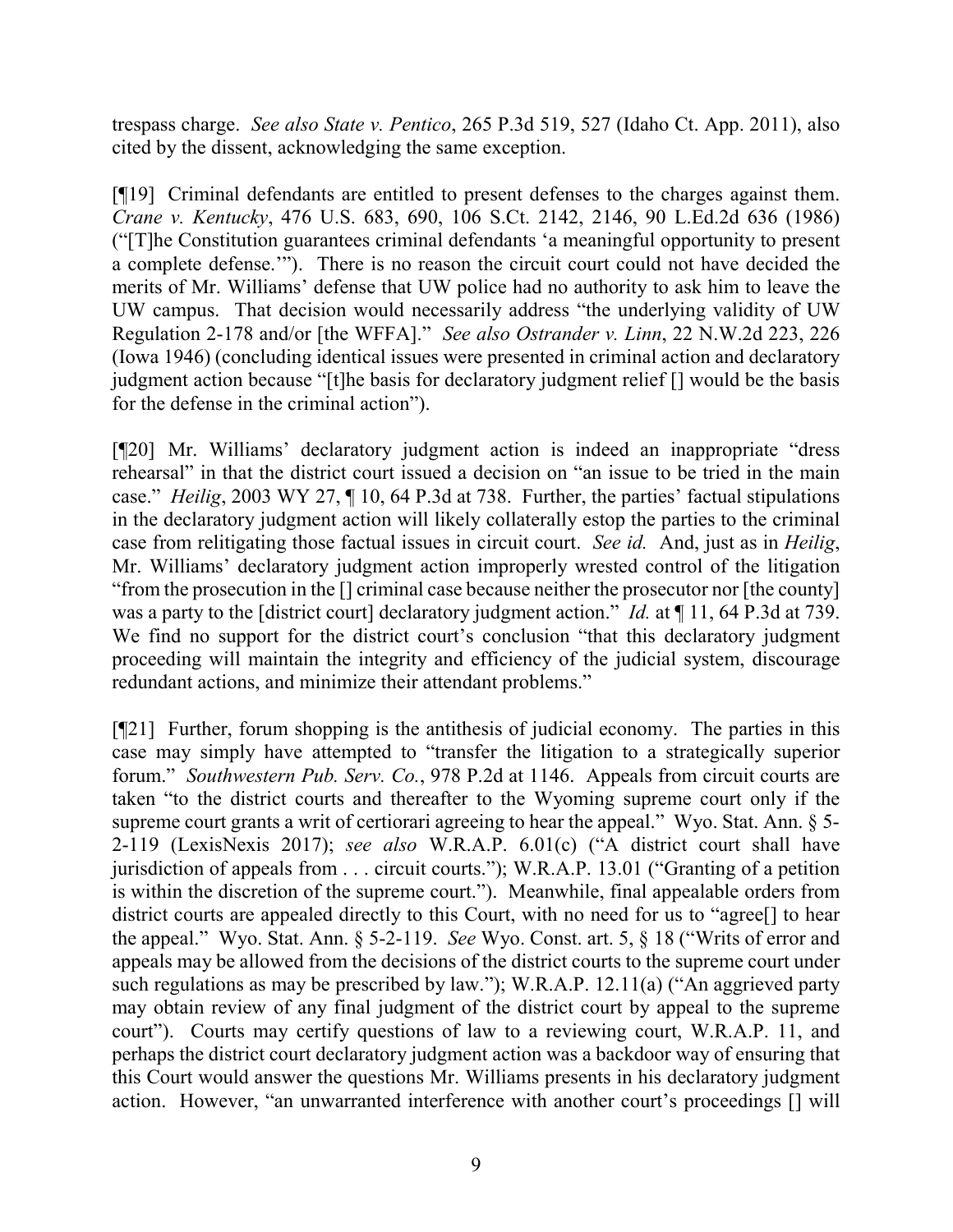not be approved in Wyoming," and "we will not characterize [] utilization of [one court] to usurp the jurisdiction of [another court] as 'judicial efficiency.'"[1](#page-10-0) *See Southwestern Pub. Serv. Co.*, 978 P.2d at 1146. If this Court proceeded to the merits of this case, we would be doing just that.

[¶22] That is why we decide this case on an issue neither of the parties raised. "As a general principle, issues not raised or briefed should not be considered by this Court." *Rodriguez v. State*, 2019 WY 25, ¶ 46, 435 P.3d 399, 413 (Wyo. 2019) (Burke J., concurring in part and dissenting in part). However, "there are exceptions to the general rule." *Id.* at ¶ 49, 435 P.3d at 413."We have justified decisions on issues not raised to protect the integrity of the judicial process." *Id.* (citing *Allen v. Allen*, 550 P.2d 1137, 1142 (Wyo. 1976)). Thus,

> [w]e are not a bit concerned that the matter [] was not raised . . . by either of the parties. This court has general superintending control over all the courts of the state and the Wyoming judicial system in general. It is our duty to protect its integrity and prohibit dealing lightly with its proceedings. We are at liberty to decide a case upon any point which in our opinion the ends of justice require, particularly on a point so fundamental that we must take cognizance of it.

*Allen*, 550 P.2d at 1142 (footnotes omitted). We find it necessary to address this issue to protect the integrity of the judicial process.

[¶23] The issue here, as in *Heilig*, 2003 WY 27, ¶ 8, 64 P.3d at 738, "is not dependent upon factors which are difficult for an appellate tribunal to review." *See Rodriguez*, 2019 WY 25,  $\P$  23 n.3, 435 P.3d at 405 n.3 (explaining that the Court would address an issue not directly raised by the parties because the record was sufficient to do so and the issue presented a "quintessentially legal undertaking"). "[T]he discretion exercised by the courts in taking or declining jurisdiction in declaratory actions . . . is controlled in a great measure by legal principles." 2 Anderson, *supra* § 390, at 940; *Id.* at § 390, at 942-43 ("[T]he declaratory act may not be exercised or denied at any whim of a trial court . . . [and] such discretion is subject to review at the hands of appellate tribunals."). Further, this is not a

<span id="page-10-0"></span><sup>&</sup>lt;sup>1</sup> The dissent suggests it is inefficient for this Court to instruct the district court to dismiss the declaratory judgment action at this stage of the proceedings. Evaluated from the time of the district court's decision, however, dismissal of the action clearly would have served that interest because it would have avoided these duplicative actions. In any event, even if this Court proceeds to the merits of this dispute, ultimate resolution of Mr. Williams' injury will require a decision from the circuit court. Thus, no matter how we decide this case, it must go back to circuit court (illustrating one of the problems with maintaining the declaratory judgment action in the first instance). Our interest in protecting the integrity of the judicial system outweighs the concern of efficiency in this case and preserves the interest of efficiency in future cases.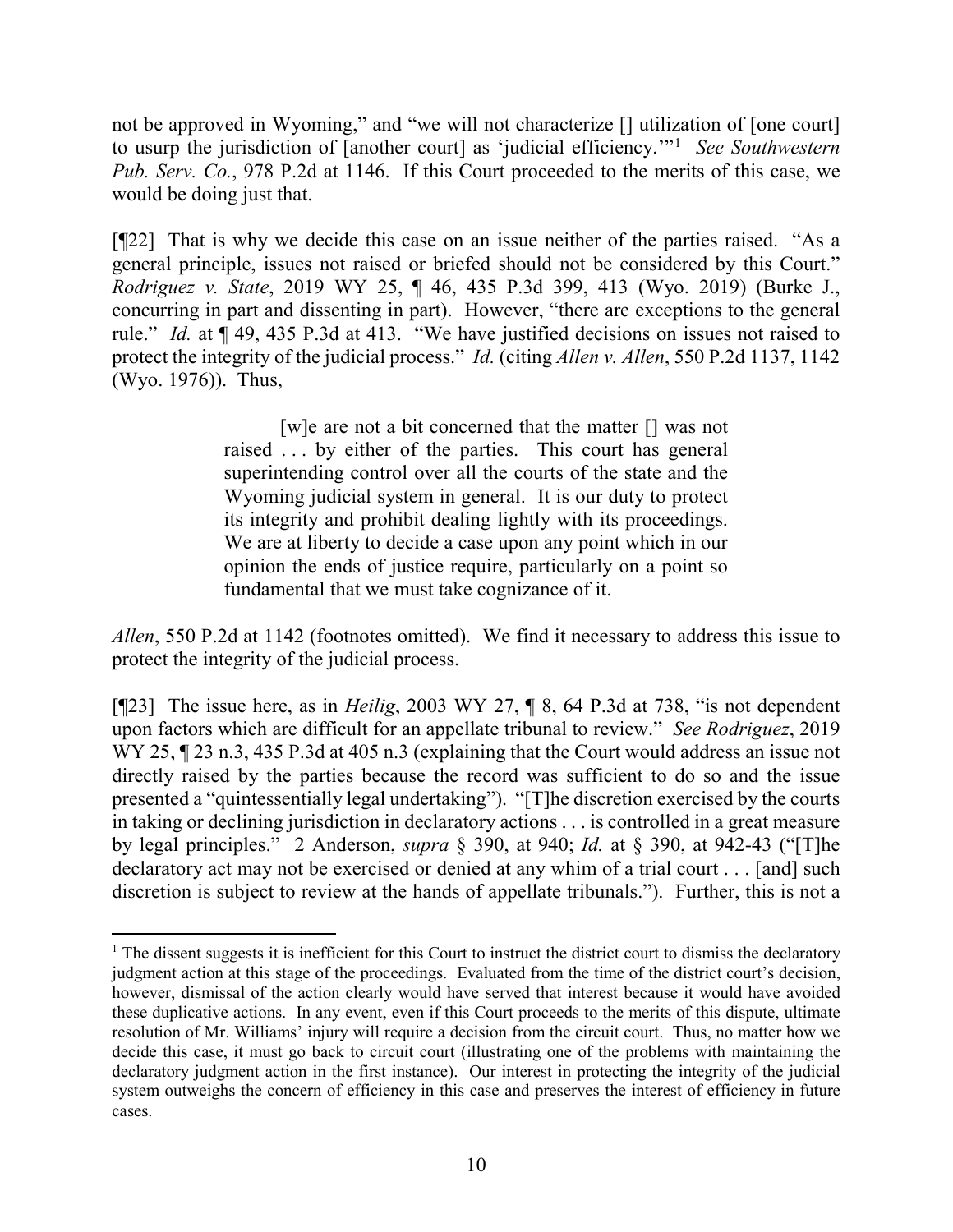case where the lower court and the parties were entirely unaware of the issue. The district court addressed the issue, albeit incorrectly, in its order. We will not ignore our precedent simply because the parties in this case chose to do so. *Compare Rodriguez*, 2019 WY 25,  $\P$  50, 435 P.3d at 414 (suggesting it is appropriate for this Court to consider unraised issues "where the Court is simply applying clear precedent that has been ignored by the parties to the undisputed facts of a case").

[¶24] *Heilig* is directly on point and the district court's attempt to distinguish it is unpersuasive. Other sources confirm that a court generally should not enter declaratory relief when another action is pending that could dispose of all the issues in the case. The Uniform Declaratory Judgments Act permits courts to "declare rights, status and other legal relations whether or not further relief is or could be claimed." Wyo. Stat. Ann. § 1-37-102 (LexisNexis 2017). We have held that "the existence of another adequate remedy will not, of itself, preclude declaratory judgment relief." *Rocky Mountain Oil & Gas Ass'n v. State*, 645 P.2d 1163, 1167-68 (Wyo. 1982). However, "there must be a justiciable controversy, and the procedure cannot be used to secure an advisory opinion." *Id.* at 1168. Further, declaratory relief should not be entered when it will not serve a useful purpose and will not "terminate and afford relief from the uncertainty, insecurity, and controversy giving rise to the proceeding." Edwin Borchard, *Declaratory Judgments* ch. 5, at 299 (2d ed. 1941); 2 Anderson, *supra* § 388, at 937-38; *Heilig*, 2003 WY 27, ¶¶ 10-12, 64 P.3d at 738-39 (affirming dismissal of declaratory judgment action for failure to serve useful purpose); *Beatty v. Chicago, B. & Q.R. Co.*, 52 P.2d 404, 408 (Wyo. 1935) ("There is no reason to bring an action for a declaratory judgment unless some good purpose will be subserved thereby.").

[¶25] The issues of whether a declaratory judgment action presents a justiciable controversy and whether it serves a useful purpose are distinct. *See Heilig*, 2003 WY 27, ¶ 9, 64 P.3d at 738 (holding Mr. Heilig had standing because he was in fact affected by Game & Fish rules but that the declaratory judgment action did not serve a useful purpose). As discussed, Mr. Williams' declaratory judgment action presents a justiciable controversy.<sup>[2](#page-11-0)</sup> However, even when an action for declaratory judgment presents a justiciable controversy, it does not necessarily serve a useful purpose. Courts have found that declaratory judgment actions do not serve useful purposes:

<span id="page-11-0"></span><sup>&</sup>lt;sup>2</sup> Because "a declaration that  $\dots$  UW Regulation 2-178  $\dots$  is unlawful and unconstitutional will finally and completely resolve Mr. Williams' criminal prosecution" it would not constitute an advisory opinion. "[T]he essential difference between a declaratory judgment and an advisory opinion or decision . . . is that the former is binding and the adjudication is of present rights, whereas the latter is merely the opinion of the judges or the court, which is binding on no one. The former may be pleaded as res judicata, while [the] latter would not sustain such [a] plea." 1 Anderson, *supra* § 11, at 53. A declaration from the district court that UW Regulation 2-178 is unlawful would be binding on the circuit court in Mr. Williams' criminal prosecution.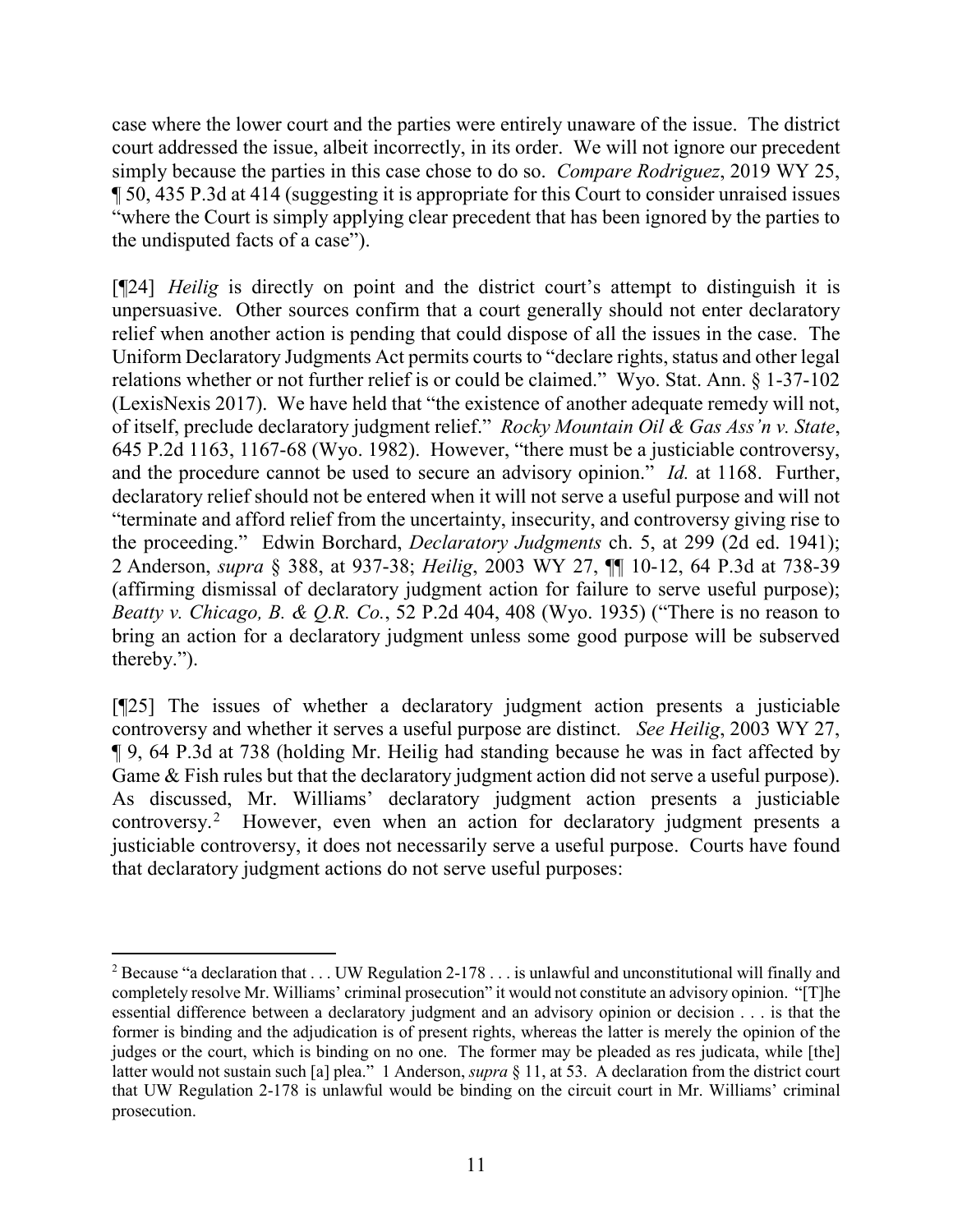where another court has jurisdiction of the issue, where a proceeding involving identical issues is already pending in another tribunal, where a special statutory remedy has been provided, or where another remedy will be more effective or appropriate under the circumstances. In these cases it is neither useful nor proper to issue the declaration.

Borchard, *supra* at 302, n.53 (collecting cases). Although the existence of another remedy is not a bar to a declaratory judgment action, Wyo. Stat. Ann. § 1-37-102 ("Courts . . . may declare rights, status and other legal relations whether or not further relief is or could be claimed."), pendency of another action determining identical issues generally deprives the action of a useful purpose:

> As a general rule it may be stated that a declaratory action will not be entertained, where another remedy is available and applicable, provided an action seeking to invoke the same is already pending when the action for a declaration of rights is filed, and in such case it is the duty of the court in the subsequently filed declaratory judgment action to proceed no further than may be necessary to protect the rights of the parties, and if no necessity therefor exists, then the declaratory action should be dismissed. A court cannot declare rights as to matters involved in a prior pending action. This is true because decisions and declarations must be made in the first instance by the court whose power is invoked and which is competent to decide the same.

1 Anderson, *supra* § 209, at 443 (citing, *inter alia*, *Aetna Cas. & Sur. Co. v. Quarles*, 92 F.2d 321 (4th Cir. 1937); *Ostrander v. Linn*, 22 N.W.2d 223 (1946)).

[¶26] In *Aetna*, Mrs. Quarles was injured while riding in a vehicle insured under a policy held by her husband. 92 F.2d at 323. She brought an action for damages against him in state court, and Aetna filed an action for declaratory judgment in district court against Mr. and Mrs. Quarles, seeking a declaration that the company was not bound to defend the action for damages or pay any judgment that might be recovered and that the state court action was "collusive." *Id.* Meanwhile, Mrs. Quarles recovered damages in her state court action against Mr. Quarles and brought suit against Aetna to recover the amount of the judgment under a provision of the insurance policy. *Id.* On appeal, the Fourth Circuit affirmed dismissal of the declaratory judgment action because it was "merely for the purpose of determining the validity of a defense which the company was asserting in the action against it and which could be equally well determined in that action." *Id.* at 325. The court reasoned that the purpose of the Uniform Declaratory Judgment Act is to "afford a new form of relief where needed, not to furnish a new choice of tribunals, . . . try a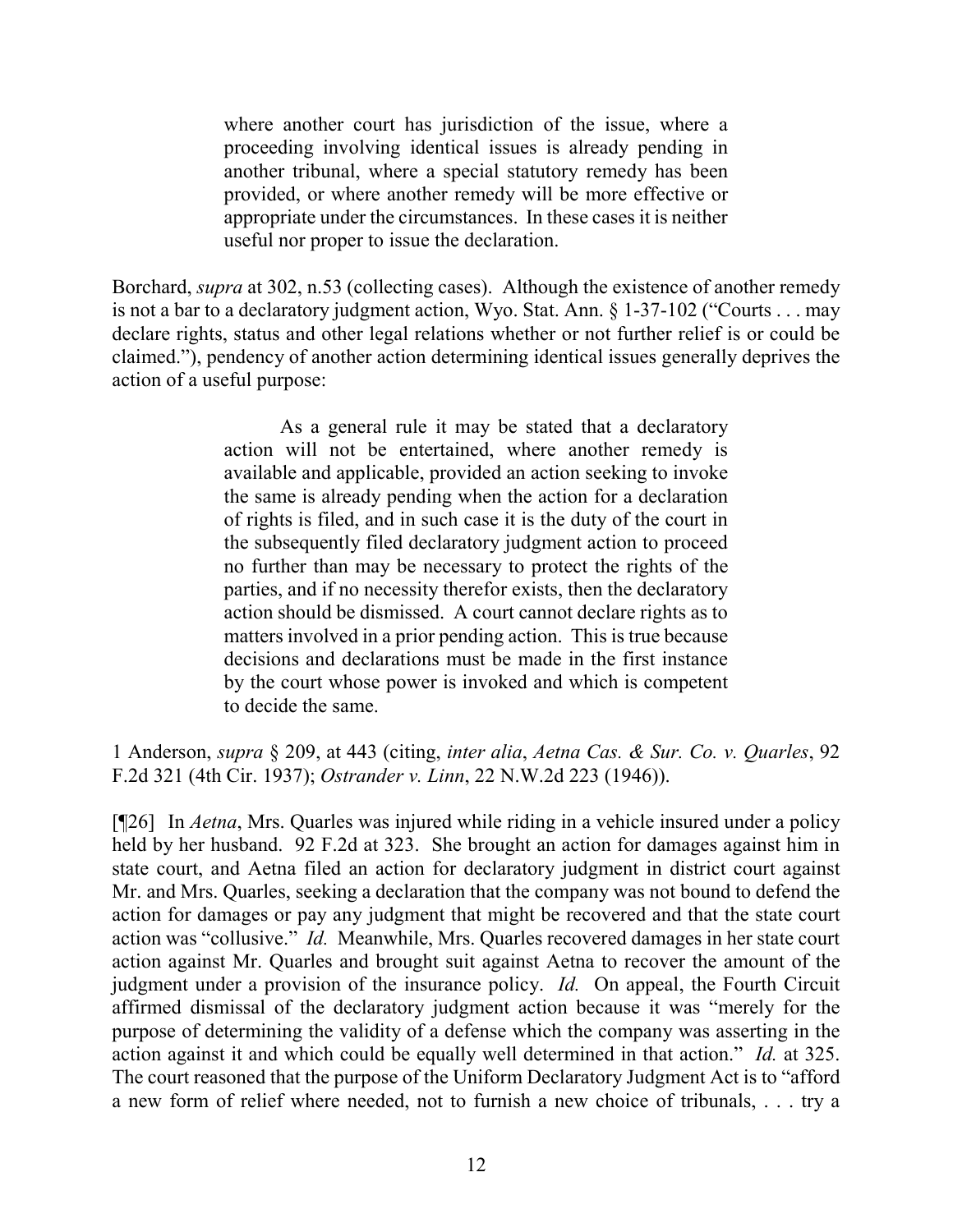controversy by piecemeal, or to try particular issues without settling the entire controversy, or to interfere with an action which has already been instituted." *Id.* at 324-25.

[¶27] In *Ostrander*, an inspector for the State Department of Agriculture filed an information before a justice of the peace charging a cream station operator with violating various sections of Iowa's agricultural code. 22 N.W.2d at 224. The cream station operator filed a declaratory judgment action asserting that its operations neither came "within the contemplation" of the statutes nor violated them. *Id.* at 225. The court in the declaratory judgment action entered a decree determining the "plaintiff's rights, status and legal relations" under the statutes, and the defendant appealed, arguing the action should have been dismissed because of the pending criminal proceeding. *Id.* at 226. On appeal, the court acknowledged that courts should not exercise their discretion to enter declaratory relief "for the purpose of trying issues involved in cases already pending, especially where they can be tried with equal facility in such cases, or for the purpose of anticipating the trial of an issue in a court of co-ordinate jurisdiction." *Id.* at 227 (emphasis omitted). The court concluded, however, that this was not a case where the issues could be "tried with equal facility" because the petty criminal offense was presented to a justice of the peace. *Id.* at 228. In Iowa, justices of the peace are usually "a layman" and only have jurisdiction of offenses involving a fine of not more than \$100 or not more than 30 days imprisonment. *Id.* at 229. Trials conducted by justices of the peace "are summary," and the Iowa Supreme Court had previously held that justices of the peace have no power to instruct a jury or to direct a verdict. *Id.* at 228-29. Emphasizing that the issue it was considering was "very narrow," the court held:

> the parties herein would not be able to procure a full and immediate adjudication of the complicated legal questions that determine their rights and duties inter sese in the pending criminal proceedings before the justice of the peace; the issues in the pending criminal proceedings could not be tried and determined with equal facility; the trial before the justice of the peace would not necessarily determine the controversy between the parties; the entry of the declaratory judgment herein, determining plaintiff's rights, status and legal relations with defendant under Sections 3100.23, 3100.24, 3100.25, Code 1939, served a definite, useful purpose; the court did not abuse its discretion in assuming jurisdiction to enter such declaratory judgment.

*Id.* at 229. Thus, the court adhered to the rule that a court should not enter declaratory relief where another action is already pending that could determine all issues raised in the declaratory judgment action, but found it inapplicable in the circumstances because the criminal proceedings at issue did not offer the same opportunity to try the "complicated legal questions" raised in the plaintiff's petition for declaratory relief. *Id.* at 228-29.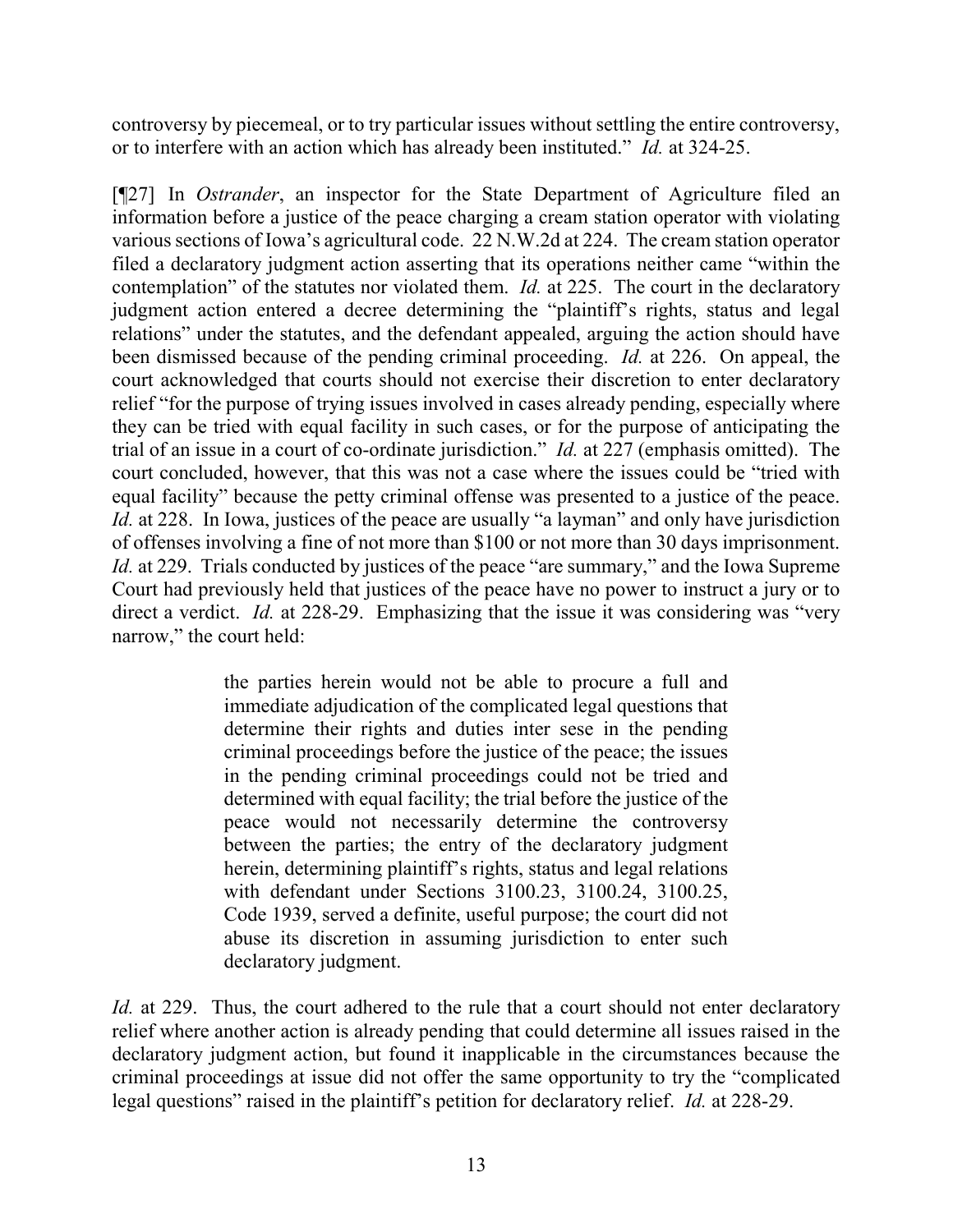[¶28] In contrast, circuit court judges in Wyoming are not "laymen," have original jurisdiction over misdemeanor criminal cases, and are fully competent to decide "complicated legal questions." Wyo. Stat. Ann. § 5-9-111(a)(ii) (LexisNexis 2017) ("To be eligible for appointment to the office of judge of a circuit court, a person shall be ... [a]uthorized to practice law in Wyoming."); Wyo. Stat. Ann. § 5-9-129 ("Circuit courts have original jurisdiction in all misdemeanor criminal cases."); *see generally Howard v. Aspen Way Enterprises, Inc.*, 2017 WY 152, 406 P.3d 1271 (Wyo. 2017) (reviewing circuit court's entry of summary judgment on privacy and breach of covenant of good faith and fair dealing claims). Thus, the circumstances presented here fall well within the general rule that a declaratory judgment action should not be entertained if, at the time the declaratory judgment action is initiated, another action is pending that could determine all issues raised in the declaratory judgment action. *See also* 1 Anderson, *supra* § 210, at 457 ("The declaratory action will be entertained, *unless it appears that the issues presented in the declaratory action may be fully, completely and effectually adjudicated in the criminal proceeding*.") (emphasis added); *Id.* at § 243, at 556 (saying the general rule is "that what will constitute a sufficient defense, either in the declaratory judgment action itself or in another suit or action, cannot properly be made the subject of a declaratory judgment action"); 2 Anderson, *supra* § 383, at 931 ("where another action between the same parties in which all of the issues could be determined is pending at the time of the initiation of the declaratory action, the court abuses its discretion when it entertains the action for a declaration of rights"); *Id.* at § 395, at 957 ("The discretion to grant a declaratory judgment ought not to be exercised where its only effect would be to decide matters which could be better decided in the criminal courts of the state in pending actions involving identical questions as to which a declaration is asked.").

[¶29] We hold the district court abused its discretion in concluding that this declaratory judgment action served a useful purpose and entering declaratory relief. Accordingly, we reverse with instructions to dismiss.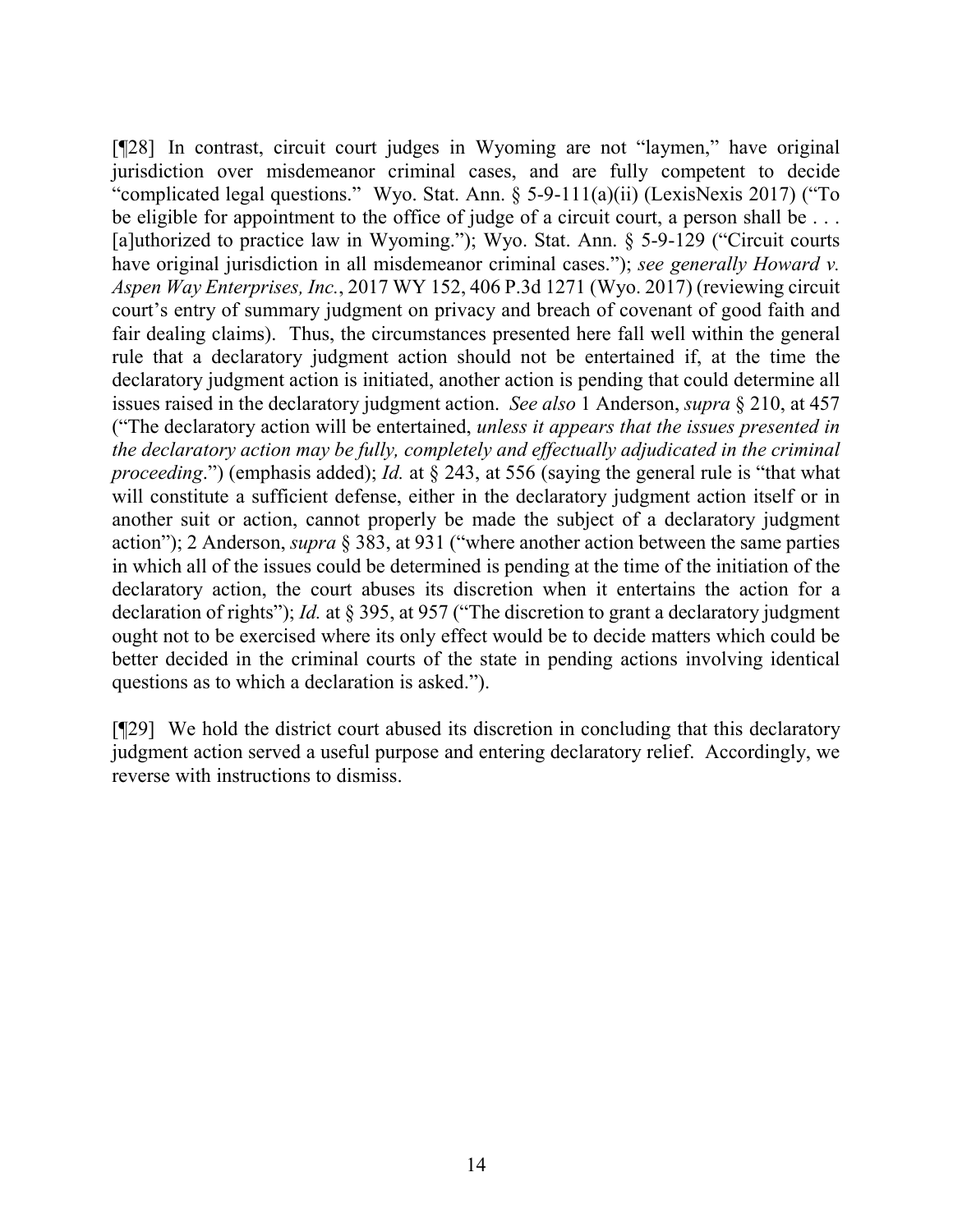## **KAUTZ, J.**, dissenting, in which **DAVIS, C.J.**, joins.

[¶30] I respectfully dissent.

[¶31] The majority concludes *Heilig v. Wyoming Game & Fish Comm'n,* 2003 WY 27, 64 P.3d 734 (Wyo. 2003), is directly on point and governs our decision in this case. I conclude otherwise. First, application of the rules expressed in *Heilig* does not indicate that Mr. Williams' declaratory relief action is improper. Second, *Heilig* is not directly on point.

[¶32] I agree with the majority that the general requirements for a justiciable controversy, as expressed in *Brimmer v. Thomson,* 521 P.2d 574, 576-77 (Wyo. 1974), exist in this case. *Heilig,* using *Morris v. Farmers Ins. Exch.*, 771 P.2d 1206, 1211 (Wyo. 1989), provides an additional justiciability test to determine whether it is appropriate to conduct a separate declaratory relief action while another related proceeding is pending. Those factors do not indicate that Mr. Williams' declaratory relief action is improper.

[¶33] The first factor considers whether "[t]he declaratory judgment action was intended to be used to force the other party to have a dress rehearsal of an issue to be tried in the main case[.]" *Heilig*, ¶ 10, 64 P.3d at 737. The majority opinion is based entirely on the premise that a determination of the validity of UW Regulation 2-178 will be determinative of the criminal trespass action. In other words, if the regulation is invalid, for whatever reason, the criminal prosecution cannot continue. However, the criminal trespass case against Mr. Williams may not necessarily be determined by resolution of that question. Wyo. Stat. Ann. § 6-3-303(a) (LexisNexis 2017) states: "A person is guilty of criminal trespass if he . . . remains on or in the land or premises of another person . . . after being notified to depart[.]" There is nothing in the plain language of the statute requiring the landowner to have a valid reason for asking the person to leave. Instead, a criminal trespass is complete when a person remains on the property of another after being told to depart. The reason the UW police told Mr. Williams to depart may be immaterial. *See, e.g.*, *Cleveland v. Dickerson,* 60 N.E.3d 686 (Ohio Ct. App. 2016) (criminal trespass is complete once the defendant is asked to leave and refuses; there is no requirement for a public landowner to give a reason for asking a person to leave); *State v. Pentico,* 265 P.3d 519 (Idaho Ct. App. 2012) (same). In other words, a ruling that the regulation is invalid may not be a defense to trespass, and the circuit court will not necessarily have to determine if the regulation is valid.<sup>[3](#page-15-0)</sup> The majority properly points out that the exercise of a constitutional right may be a defense to trespass but ignores that the validity of the regulation is not necessarily dependent on constitutional claims.

<span id="page-15-0"></span><sup>3</sup> Whether the validity of a landowner's or the State's reason for asking a defendant to leave is an element of trespass under § 6-3-303 has not been determined.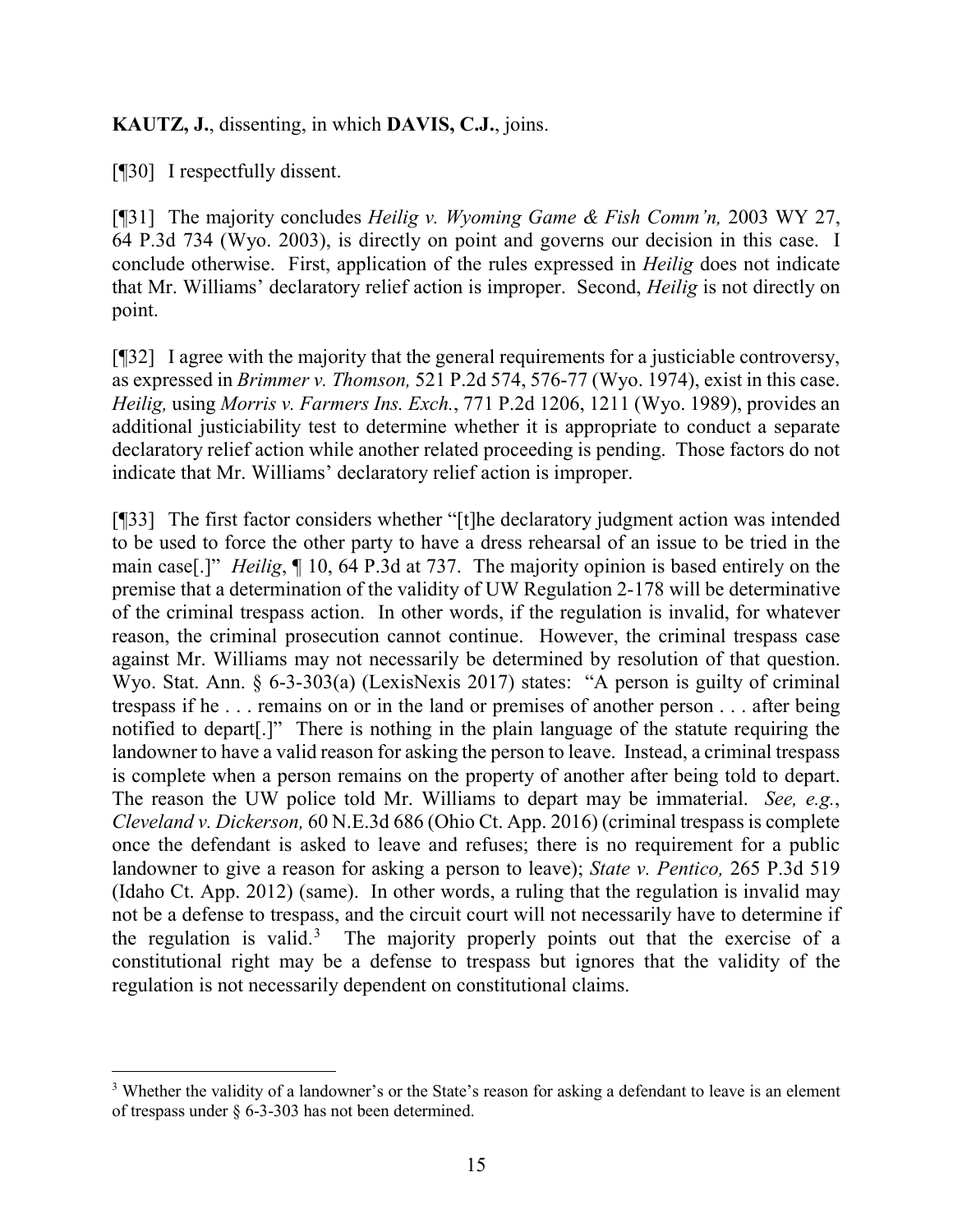[¶34] Further, unlike in *Heilig,* the circuit court has not decided whether Mr. Williams' claim that the regulation is invalid constitutes a defense. The circuit court stayed its proceedings, awaiting a decision from the district court and this Court.

[¶35] The second factor considers whether "[t]he holding in the declaratory judgment action might inappropriately collaterally estop the parties to the main action as to certain factual issues[.]" *Heilig,* ¶ 10, 64 P.3d at 738. This factor, and similarly the first factor, assumes that the criminal case is the "main" action involved in the proceeding. The circumstances here indicate otherwise. The issues in the declaratory relief action are certainly the "main" issues to both Mr. Williams and to the University of Wyoming Board of Trustees. In *Morris* and *Heilig,* the underlying cases, not the declaratory judgment actions, were the primary concern for the parties and contained all the disputed issues. This factor supports maintenance of the declaratory relief action because it truly is the "main" case. Further, this factor considers whether any factual collateral estoppel resulting from the declaratory judgment case would be applied to the criminal case "inappropriately." A determination by the district court and/or this Court that the UW regulation is or is not valid is not a factual determination, but instead a legal one. Our decision on that issue would not "inappropriately" impinge on fact-finding in the criminal trespass case. Although Mr. Williams' declaratory relief action raises other factual issues, such as whether he was on "campus" and whether the location of this incident was a "sensitive area," those determinations by the district court, and this Court's decision about them on review of the record, would not "inappropriately" interfere with the circuit court. To the contrary, those facts are more appropriately determined in the declaratory relief action where the University Board of Trustees directly participates. Of course, the Board does not participate in the criminal trespass case.

[¶36] The third factor is whether "[s]uch a proceeding would unduly burden the opposing party and improperly allow control of the litigation to be wrested from the initiator of the original action[.]" *Id.* I see no undue burden on the State or the Board of Trustees from Mr. Williams' declaratory relief action. To the contrary, the majority places an undue burden on the county prosecutor in the trespass case by requiring that office to represent and defend the interests of the University Board of Trustees. To me, the proper control of this litigation results by proceeding with the declaratory relief action.

[¶37] The fourth part of the *Heilig/Morris* test is whether "[s]uch a declaratory judgment would violate the principle of judicial economy<sup>[1]</sup> *Id.* It is clear to me that judicial economy is served by this Court addressing the issues presented in the declaratory relief action now. The majority's approach does not serve judicial economy—it requires the circuit court to consider all the issues already decided by the district court, plus any others solely related to the criminal case. Then, if the circuit court rules against Mr. Williams, he would have to appeal to the district court, and assuming the district court ruled consistently with its ruling in the declaratory relief case, apply for a writ of review to this Court. On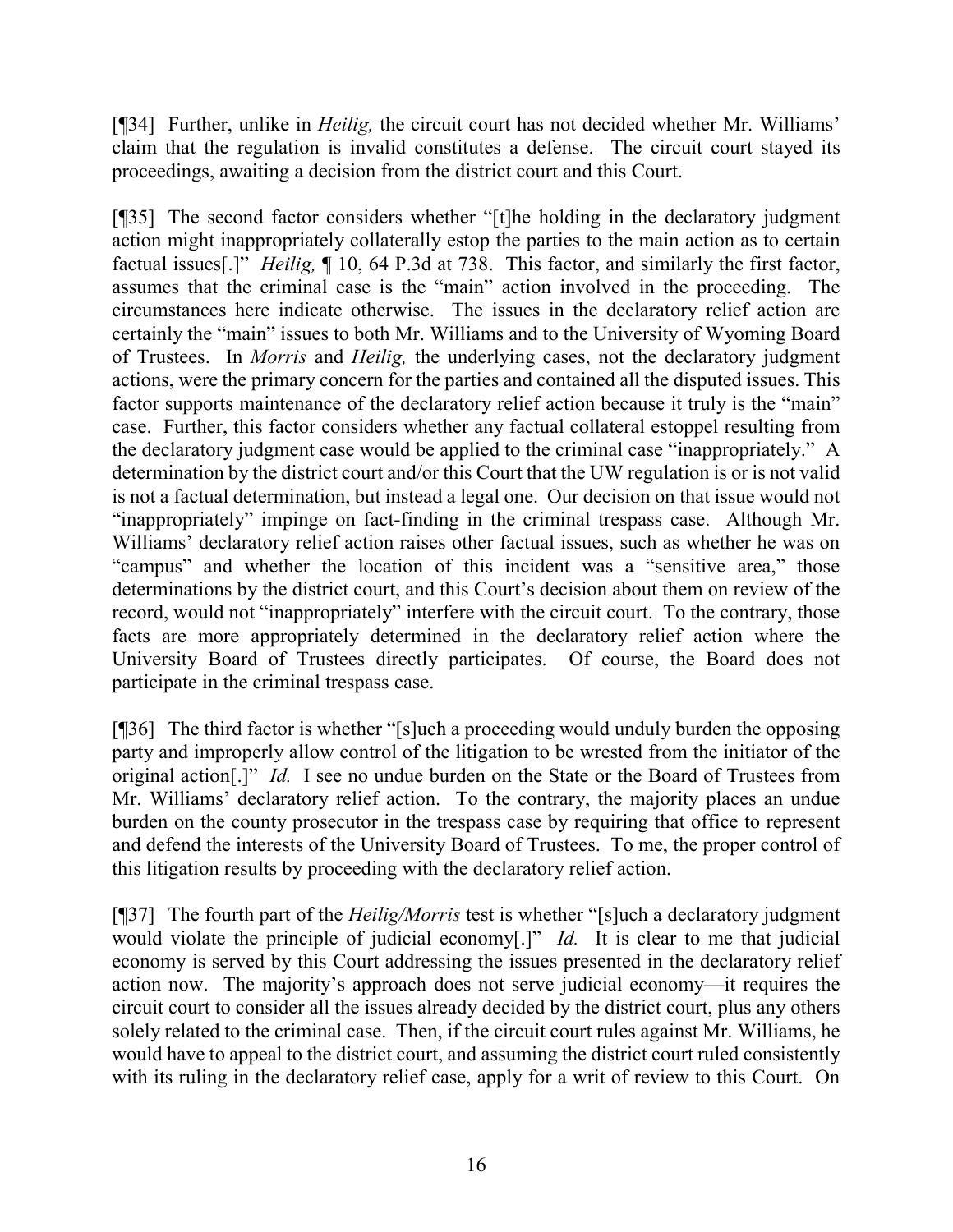the other hand, if the circuit court found the UW regulation invalid, the State would have to apply for a writ to have the district court and this Court review the matter.

[¶38] The majority claims it is promoting judicial economy and protecting the integrity of the judicial system. I disagree. The majority refuses to recognize that this is a case about the University's authority to regulate firearms, and not about a trespass. The majority is forcing litigation of a collateral matter in the criminal case, thereby omitting participation of a key party – the University. The integrity of the judicial system is not served by avoiding the issue and forcing additional litigation.

[¶39] The last factor is whether the declaratory relief action "would constitute an unwarranted interference with another court's proceedings." *Id.* The circuit court stayed the trespass case, but it was not required to do so. There is no indication that the declaratory relief case is "unwarranted" or interferes with the criminal trespass prosecution. Some of Mr. Williams' claims in the declaratory relief case may have no relevance to the criminal case. Others are best decided in litigation involving the Board of Trustees, and appropriately decided by this Court.

[¶40] I conclude each of *Heilig/Morris* factors supports resolution of Mr. Morris' declaratory relief case. However, I do not believe either *Heilig* or *Morris* is directly on point here, because in each of those cases the declaratory relief action clearly was an attempt to circumvent another case and added another layer of legal action to the mix. That is not true in this case.

[¶41] In *Heilig,* the Department of Game and Fish promulgated rules governing agreements with private land owners to allow limited hunting, etc. on their properties. Under those rules, a landowner granted limited permission for hunting some game, but not pheasants. Mr. Heilig hunted pheasants on that landowner's property and was charged with hunting on another's property without permission. He was not charged with trespass. Mr. Heilig sought dismissal of the criminal action on the grounds that the Game and Fish had, among other things, violated the Wyoming Administrative Procedures Act when it promulgated the relevant rules. After the circuit court denied his motion to dismiss, he entered a conditional guilty plea and appealed the denial of his motion to dismiss to the Fifth Judicial District Court. *Heilig,* ¶¶ 4-5, 64 P.3d at 736. While his appeal was pending, Mr. Heilig filed a declaratory judgment action in the Ninth Judicial District Court seeking a declaration that the Game and Fish regulations were promulgated improperly and challenging the constitutionality of the criminal prosecution. *Id.* at ¶¶ 5-6, 64 P.3d at 736- 37. The Ninth Judicial District Court dismissed his declaratory judgment action, and he appealed to this Court. We upheld that decision, concluding the declaratory judgment action would not serve a useful purpose because Mr. Heilig's goal was to circumvent the criminal case and dismissal of his declaratory judgment case was necessary "to maintain the integrity of the judicial system, discourage redundant actions, and minimize their attendant problems." *Id.* at  $\P$  12-13, 64 P.3d at 739. Here, it is obvious to me that Mr.